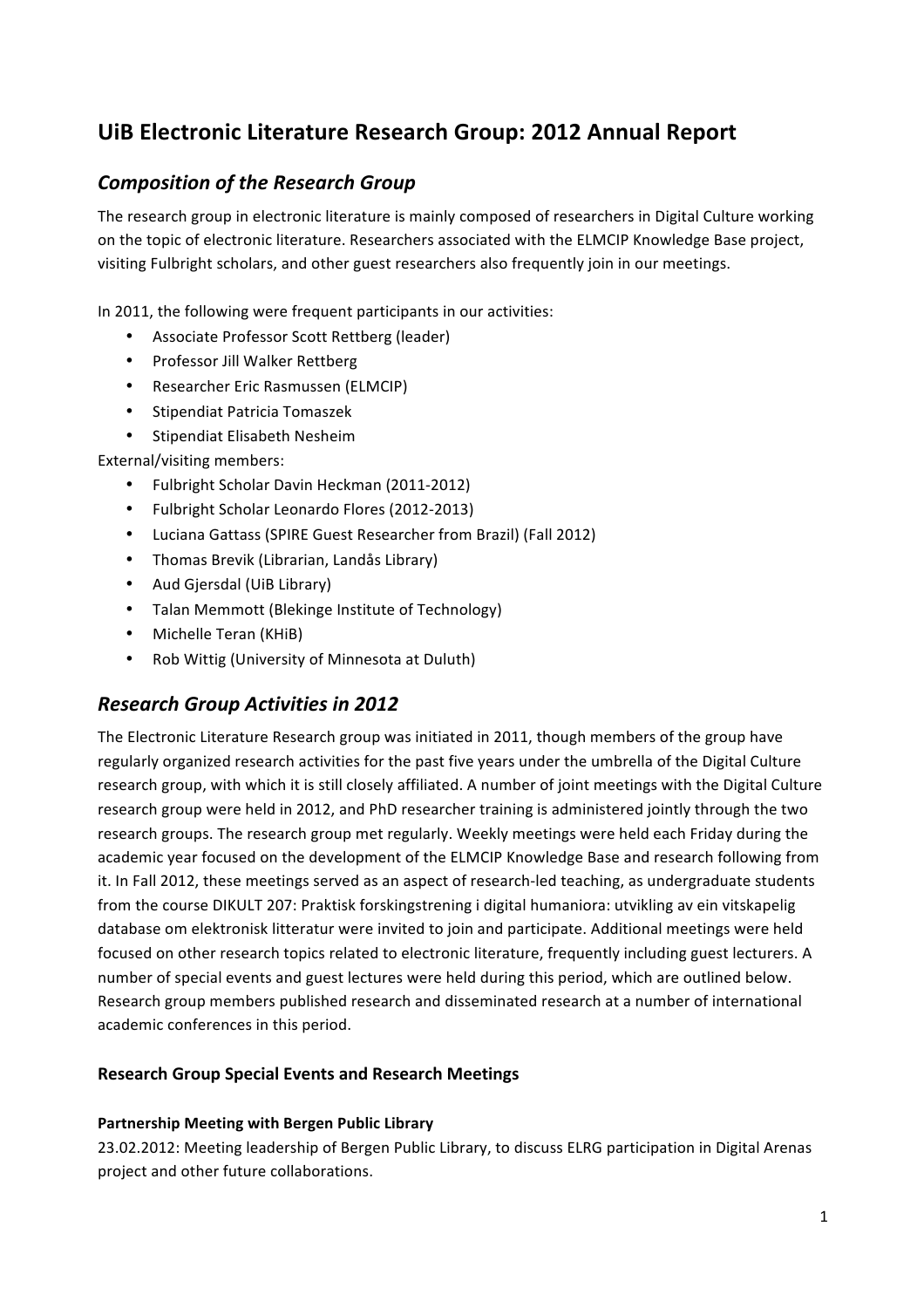### **Co-organized Conference with KHiB: Data is Political**

15.03.2012: Our research group help to co-organize and secure VERDIKT event funding (50.000 NOK) for a conference principally organized by the Bergen National Academy of Art and Design, "Data is Political": http://dataispolitical.net a symposium on art, design, and the politics of information. Designers, artists, scientists discuss the aesthetic, ethical and spatial dimensions of information and its relation to power, the production of knowledge, and construction of urban spaces. The symposium took place at the Bergen Public Library.

### **Meetings on to Develop Consortium on Digital Humanities Databases and Visualization**

21.02.2012: HERA Matchmaking event in Berlin.

27.02.2012: Meeting with Joergen Schaeffer, University of Seigen.

01.03.2012: Meeting with Andrew Salway, UniResearch.

07.03.2012: Meeting with UiB Visualization Research Group (Infomedia).

06.03.2012: Meeting with Oliver Grau, Danube University Krems.

08-09.03.2012: Meeting in Tallinn with David Lamas and Scholarly Technology Group, University of Tallinn.

19-22.03.2012: Meetings, Portugal in Porto with Rui Torres, Manuel Portela, Johanna Drucker and Po.Ex project. 

02.04.2012: Meeting at UiB with Isto Huivila, Uppsala University.

### **Electronic Literature Reading: Folgen**

12.03.2012: Performance of work-in-progress by Michelle Teran.

#### Guest Lecture: "Literature in a Time of Media Change"

12.04.2012: Fulbright lecture by Davin Heckman.

### **Research Presentations in the USA**

17.04.2012: ELMCIP Knowledge Base Workshop, School of the Art Institute of Chicago.

18.04.2012: ELMCIP Knowledge Base research presentation, Electronic Visualization Lab, Univeristy of Illinois at Chicago.

19.04.2012: Digital Humanities and Drupal Database meeting, University of Chicago Library.

23.04.2012: ELMCIP Knowledge Base research presentation and meetings with Lev Manovich, Jeremy Douglass, Software Studies lab at UC San Diego.

24.04.2012: Scott Rettberg electronic literature lecture at University of Southern California.

25.04.2012: ELMCIP Knowledge Base research presentation and meeting with the Transcriptions Lab (Alan Liu, Rita Raley et al.), University of California at Santa Barbara.

26.04.2012: ELMCIP Knowledge Base research presentation and meeting with Stanford Literary Lab (Matthew Jockes, Franco Moretti, et al.), Stanford.

27.04.2012: Meeting with Howard Rheingold, San Francisco.

### Lecture: "Distributed Matters: Production of Presence and the Augmented Textuality of VR" 07.05.2012: Guest presenter Luciana Gattass

Lecture: "Textual Presence and Control in Electronic Literature"

01.06.2012: Patricia Tomaszek's vitenskapsteoretisk innlegg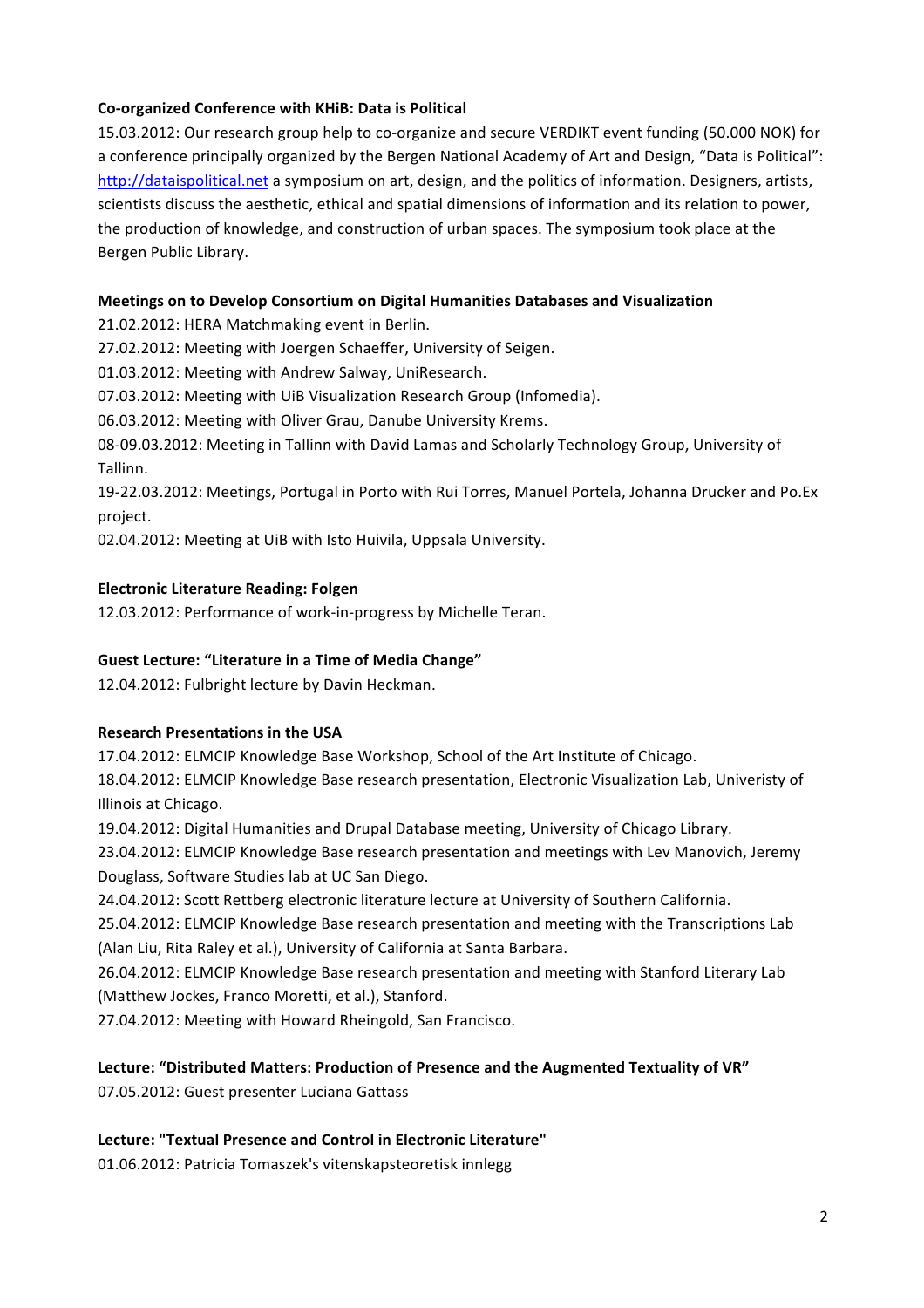Lecture: "Literary Scholarship 2.0: Reinventing Traditional Critical Practices for the Digital Age" 17.09.2012: Fulbright scholar Leonardo Flores

**Presentations by UiB participants in the Nordic Digital Culture Summer School 2012** 17.09.2012: BA Thesis presentations by Helene Helgeland and Sunniva Berg

**Meeting at Trinity College Dublin to Discuss Possible Development of Joint PhD program in Digital Arts** 20-21.09.2012

Guest Lecture: "Books in the Digital Era in Norway" 04.10.2012: Øyvind Prytz from Kulturrådet.

### **Exhibiting and Curating Electronic Literature**

30.10.2012: Hosted by the Electronic Literature Research Group at the University of Bergen *Funded by UiB, Bergen kommune and Norges forskningsråd*

Daytime seminar sessions: Hordaland Kunstsenter Evening performances: Galleri 3.14

This workshop, which will included participants from Bergen cultural institutions and UiB researchers, as well as international expert speakers, was is intended to examine the growing trend towards the exhibition of electronic literature in art venues, such as museums and galleries, and to examine models of curating and exhibiting electronic literature in these environments. In addition to providing an opportunity for discussion and analysis of what happens to the situation of digital literary artifacts when they are presented in gallery environments, this workshop will provide an important planning opportunity. 

The Electronic Literature Organization conference, which has traditionally been a biennial conference hosted in the USA, is in 2013 moving to an annual schedule, with a European host in alternating years. The first European iteration will be hosted in Paris, by Paris 8 University, in 2013, and then in Bergen in 2015. The ELO conference includes an academic congress, readings and performances, and exhibitions of electronic literature in art venues. By focusing attention on the issues, challenges, and conceptual opportunities offered in curating and exhibiting electronic literature, we also hope to identify and develop relationships with partners for the eventual production of a superb set of exhibitions in affiliation with the 2015 ELO Conference.

The program of the seminar was as follows:

10:00-10:30 About the ELO, the ELO conference series and plans for ELO2015 in Bergen: Scott Rettberg (UiB), Nick Montfort (MIT), Roderick Coover (Temple U)

### 10:30-11:30 **Exhibitions of Electronic Literature**

Dene Grigar (Washington State U): Exhibiting Electronic Literature Kristian Pedersen: Gasspedal Animert exhibition in Oslo Mark Daniels and/or Simon Biggs (U of Edinburgh) via Skype: the ELMCIP exhibition in Edinburgh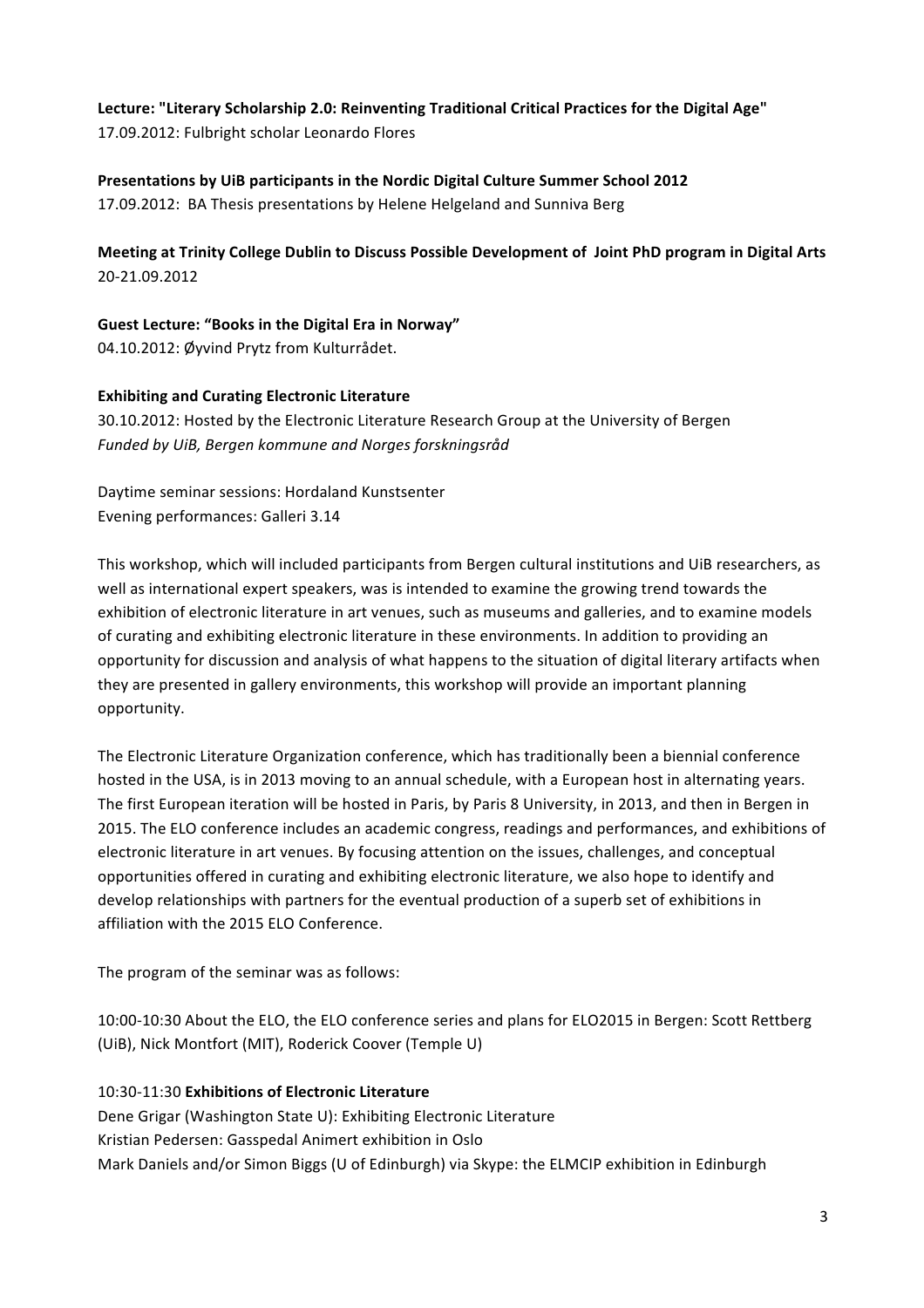#### 11:30-12:00 Break

### 12:00-13:00 Collections, libraries and archives

Søren Pold (Aarhus U): Exhibiting Electronic Literature with libraries Rui Torres (U Fernando Passoa): Po-Ex archive and exhibition possibilities Talan Memmott (Blekinge Institute of Technology): The ELMCIP European Anthology of Electronic Literature

13:00-14:00 Lunch (Restaurant Pascal, Valkendorfsgate 8)

14:15-14:45 Sissel Lillebostad (coordinator MA in Creative Curating, KHiB): How does a curator think?

### 14:45-15:45 Panel: Bergen curators, editors and organisers

Anne Marthe Dyvi (BEK), Malin Barth (3.14), Elisabeth Nesheim (Piksel) How do we think about curating new media art or literature? What constraints and possibilities are there in the spaces we use and our communities?

### 15:45-16:30 Discussion groups: crafting a call for works

Group leaders: Jeremy Welsh (KHiB), Maya Økland (KNIPSU), Rebekka Kvelland (Litteraturhuset i Bergen), Randi Grov Berger (Entree), Sverre Helge Bostad (Bergen offentlige bibliotek) What are the most important things to keep in mind when formulating a call for works for the ELO conference exhibitions? What do we need to think about in terms of venues and communities in Bergen?

16:30-17:00 Plenary discussion and summary

20:30-23:00 Readings, Screenings and Performances at Gallery 3.14

### "An Evening of Digital Narratives and Poetry"

Michelle Teran, Roderick Coover, Nick Montfort, Scott Rettberg, Talan Memmott, Kristian Pedersen, Rui Torres

### **Presentation: "Building the Brazilian Electronic Literature Collection"**

06.12.2012: Luciana Gattass, SPIRE Guest Researcher

### **Presentation: "Research in Multimodal Nordic Digital Literature"**

06.12.2012: Melissa Lucas, Guest Researcher from the University of Washington

# *Externally funded research applications*

A number of grant applications were submitted via the research group during this period, including an EU FP-7 ICT proposal, a HERA preliminary proposal, a FRIHUM proposal, a SPIRE proposal, a NORAM proposal. 

In 2012, the research group submitted three major grant applications: to the EU FP7 ICT framework "PRO-CRED: Promoting Cultural Resources through Extensible Databases", to HERA - outline proposal "ETD: Exhibit the Database", and to the Norwegian Research Council FRIHUM "The Electronic Literature Lab: Developing Macroanalytic Digital Humanities Research on Electronic Literature." Regrettably none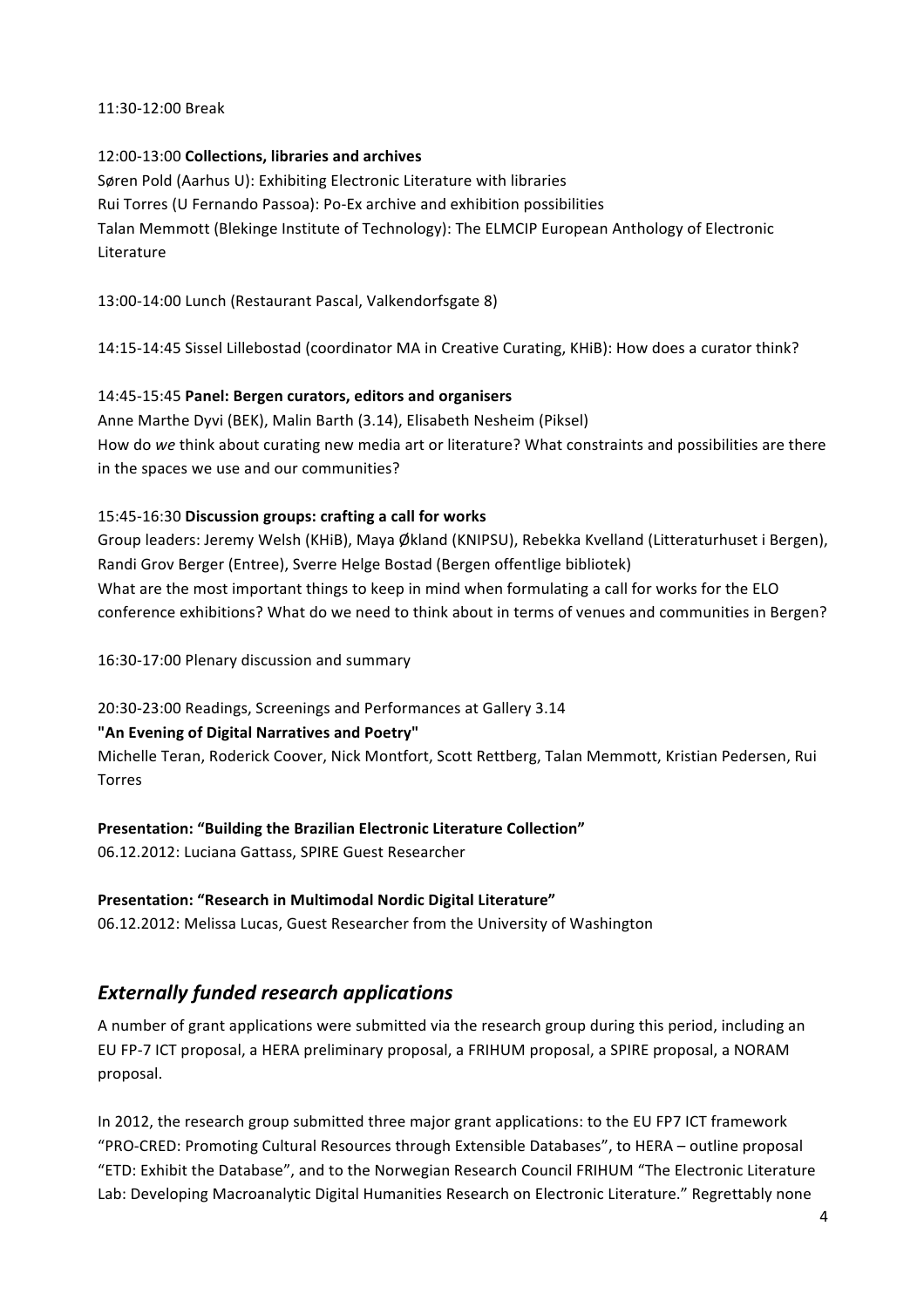of the three were funded, though the FRIHUM project scored very well, with an overall score of 6/7 and a very positive review. Taking the reviewers comments into consideration we intend to resubmit this project in 2013 via FRIHUM or another NFR framework, and in any case will use it as a guideline for our groups research strategy in the next few years.

The research group was awarded småforskmidler funding of 80.000 NOK for two activities: a Digital Humanities research trip to the USA, during which Scott Rettberg and Jill Walker Rettberg presented the ELMCIP Knowledge Base to leading digital humanities researchers at seven institutions in Chicago and California, and a seminar focused on Exhibiting and Curating Electronic Literature, held in Bergen in September 2012.

With KHiB we were awarded we were awarded 50.000 NOK from VERDIKT for the March 2012 "Data is Political" seminar.

Bergen Kommune co-funded the Exhibiting E-Lit seminar with a grant of 35.000 NOK.

SPIRE funding of 90.000 NOK was received funding two three-month post-doc guest researcher stays, Luciana Gattass from Brazil in 2012 and Natalia Federova from Russia in 2013.

Excursion funding of approximately 50.000 NOK was awarded to bring undergraduate DIKULT students to the ELMCIP conference in Edinburgh.

NORAM funding of 150.000 NOK was secured from SIU, which will fund teaching and researcher exchanges between the research group and three institutions in the US (University of West Virginia, Temple University, and University of Minnesota at Duluth) and pilot joint undergraduate / MA level course in collaborative creativity in new media, to be held in Bergen in August 2013.

# *Research Project Led by the Electronic Literature Research Group*

### **ELMCIP**

The ELMCIP (Electronic Literature as a Model of Creativity and Practice) project, led by Scott Rettberg, which is funded from June 2010-June 2013, continued to be a main focus of activity of the research group. Development of the ELMCIP Knowledge Base (http://elmcip.net/knowledgebase), which is UiB's main research output for the project, was the center of much activity. During the year the project moved from a prerelease stage to an active digital humanities database, which now includes more than 5.000 records documenting works of electronic literature, critical writing, authors, publishers, organizations, events and teaching resources in electronic literature. It is now widely recognized as an important research infrastructure for the international field of electronic literature.

Each Friday weekly meetings are held involving the team working on the Knowledge Base. Members of the Bergen ELMCIP team active in 2012 included:

- Scott Rettberg (project leader)
- Elisabeth Nesheim (MA student / research assistant)
- Jill Walker Rettberg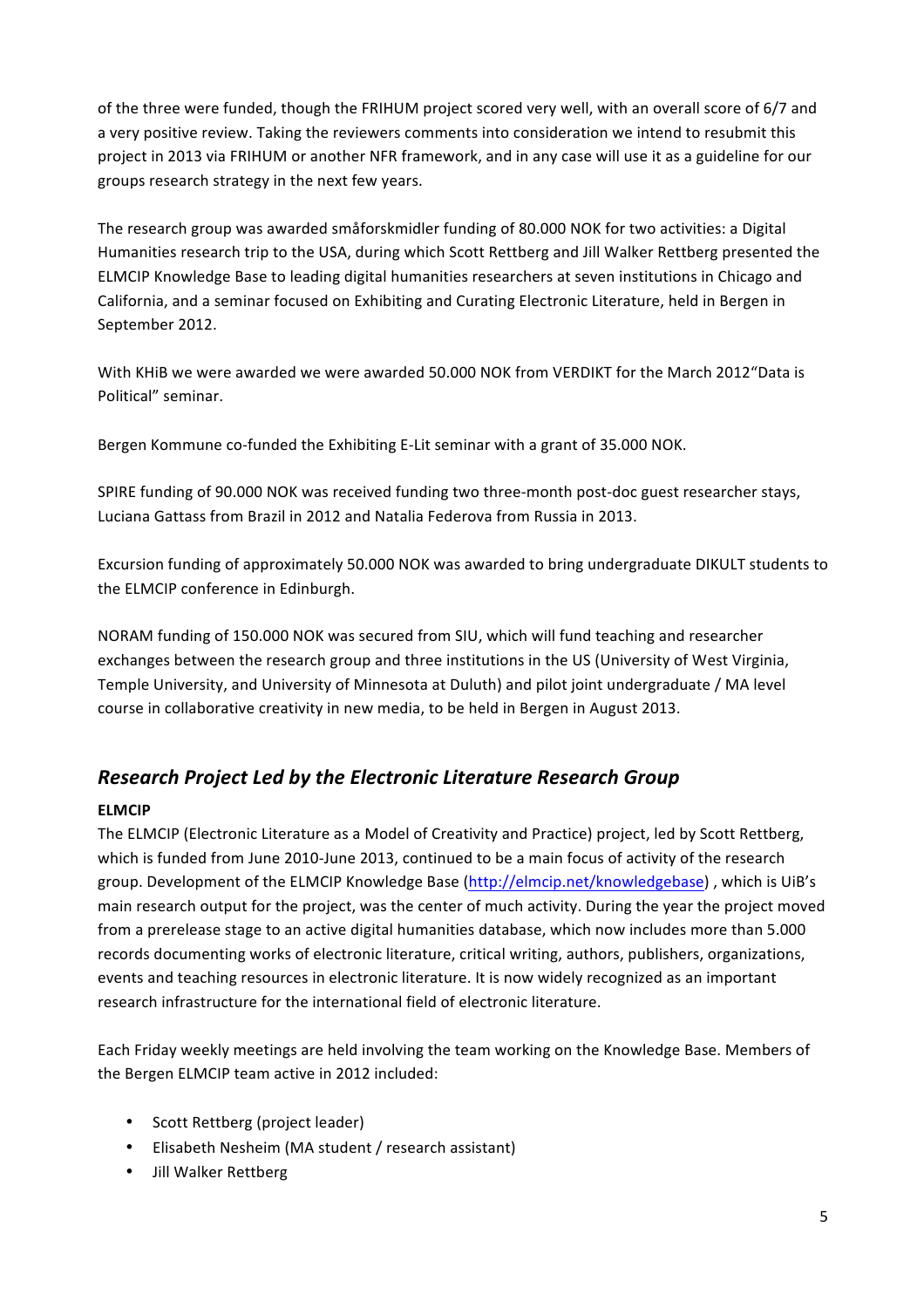- Patricia Tomaszek (PhD student)
- Thomas Brevik (librarian at Siøkrigsskolen)
- Eric Rasmussen (Post-doc Researcher)
- Davin Heckman (Fulbright)
- Leonardo Flores (Fulbright)
- Stein Magne Bjørklund (Programmer)
- Aud Gjersdal (UiB Library)
- Luciana Gattass (SPIRE guest researcher)
- Melissa Lucas (guest researcher form U of Washington)

Because the Knowledge Base is an active research database which UiB agreed to support and develop for five years beyond the period of the grant, we are actively pursuing further funding for staff and resources to support its continued development beyond 2012.

In 2012, members of the research group also participated and presented at the ELMCIP seminar "Electronic as/in Performance" at the Arnolfini in Bristol 03-05.2012, and the final ELMCIP conference and exhibition "Remediating the Social" held in Edinburgh 01-03.11.2012. Individual presentations are outlined below.

Scott Rettberg and Patricia Tomaszek have co-edited two issues of *Dichtung Digital* featuring ELMCIPrelated papers on Electronic Literature Communities. 19 articles were selected and edited for these two special issues. The first was released in 2012, and the second is in press and will be published early in 2013.

## *Graduate students involved in the group*

Patricia Tomaszek (PhD student) and Elisabeth Nesheim (PhD student) were actively involved in the research group in 2012. Nesheim was awarded a stipend in 2012. Guest Ph.D. researcher Melissa Lucas from the University of Washington was also an active participant. We expect new MA students to join the group in 2013.

## *Scholarly Publications*

Members of the research group published the following electronic literature-related articles in 2011. Asterisk indicates that the publication is expected to count for research points:

### **Scott Rettberg**

"Bootstrapping Electronic Literature." 2012. Remediating the Social. Simon Biggs, ed. Bergen: ELMCIP.

"Developing an Identity for the Field of Electronic Literature: Reflections on the Electronic Literature Organization Archives." *Dichtung Digital* 41.

Rettberg, Scott and Patricia Tomaszek. "Electronic Literature Communities, Part I." Dichtung Digital 41.

"Collaborative Narrative." Forthcoming 2013*. The Johns Hopkins Guide to Digital Media and Textuality*. Lori Emerson, Ben Roberston, and Marie Laure-Ryan, eds. Baltimore: Johns Hopkins UP.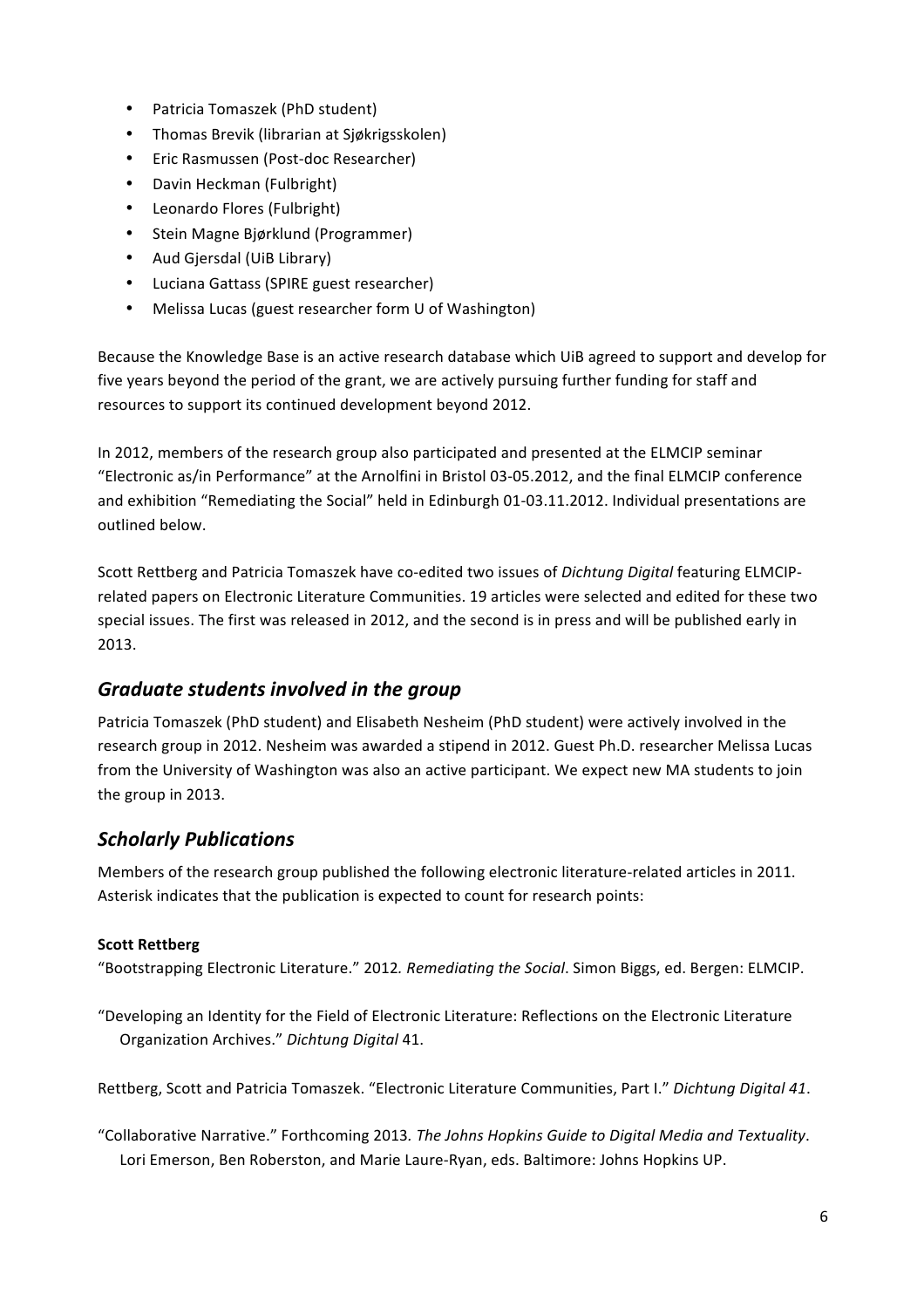"Electronic Literature." Forthcoming 2013. The Johns Hopkins Guide to Digital Media and Textuality. Lori Emerson, Ben Roberston, and Marie Laure-Ryan, eds. Baltimore: Johns Hopkins UP.

### **Jill Rettberg**

"Electronic Literature Seen from a Distance: The Beginnings of a Field." *Dichtung-Digital* 41.

"Den elektronisk litteraturen kommer!" NRK bookbloggen. 1 Nov. 2012. http://blogg.nrk.no/bok/2012/11/01/elektronisk-litteratur/

### **Patricia Tomaszek**

Rettberg, Scott and Patricia Tomaszek. "Electronic Literature Communities, Part I." Dichtung Digital 41.

"German Net Literature. In the Exile of Invisibility." Cybertext Yearbook 2012.

"Teaching Digital Literature within a "Research and Teaching Partnership" in a Transatlantic Blended Learning Environment." 2012. *ELMCIP Anthology of European Electronic Literature*. Engberg, Maria, Talan Memmot, and David Prater, eds. Karlskrona: ELMCIP.

### **Davin Heckman**

- "Subversion." The Johns Hopkins Guide the Digital Humanities. Lori Emerson, Marie-Laure Ryan, and Benjamin Robertson, eds. Johns Hopkins UP.
- "The Politics of Plasticity: Neoliberalism and the Digital Text." Forthcoming 2013. *Electronic Book Review* (www.electronicbookreview.com).
- The Disturbed Dialectic of Literary Criticism in an Age of Innovation." *Leonardo Electronic Almanac* (www.leoalmanac.org).
- Bouchardon, Serge, and Davin Heckman (2012), "Digital Manipulability and Digital Literature." *Electronic Book Review* (www.electronicbookreview.com).

### **Leonardo Flores**

I ♥ E-Poetry. Blog. 154 entries from August 1 to present. URL: http://leonardoflores.net.

"Pre-History, History, and New Directions in Digital Poetry" *Electronic Book Review*. Forthcoming 2013.

"Authorial Scholarship 2.0: Tracing the Creative Process in Online Communities" Remediating the Social. Bergen, Norway: ELMCIP: Electronic Literature as a Model of Creativity and Innovation in Practice. 2012.

## *Conferences / Presentations of Scholarly and Creative work*

#### **Scott Rettberg**

"Katastrofetrilogien" and "Three Rails Live." With Roderick Coover and Nick Montfort. Presentation of films and electronic literature. &Now Festival of Experimental Writing. Sorbonne University, Paris, France. 7-9.06.2012.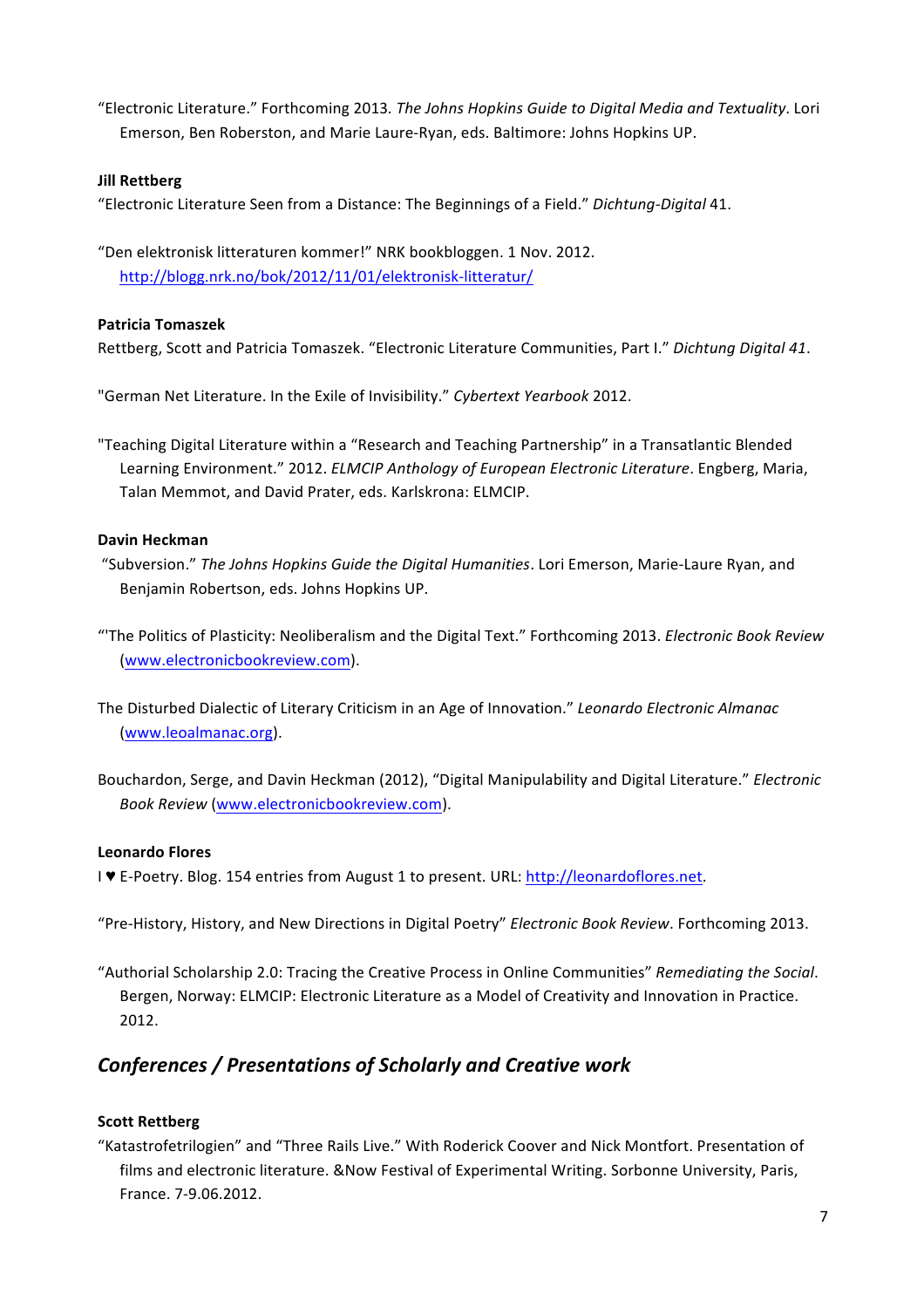- "Katastrofetirlogien." Creative work in exhibition. Electrifying Literature: Affordances and Constraints: The ELO 2012 Media Art Show. Morgantown, West Virginia. 18-24.06.2012.
- "Documenting Your Work: A Workshop on Using the ELMCIP Knowledge Base for Authors, Critics, and Teachers of Electronic Literature." Electrifying Literature: Affordances and Constraints: The ELO 2012 Conference. Morgantown, West Virginia. 18-24.06.2012.
- "The Story of *Tokyo Garage*." Part of Panel "Taroko Gorge Remixed: Repetition and Difference in Machine Texts." Electrifying Literature: Affordances and Constraints: The ELO 2012 Conference. Morgantown, West Virginia. 18-24 .06.2012.
- "places/traces/stories." Exhibition including "Implementation", "Katastrofetirilogien", and "Three Rails Live." Rom 8 Gallery, Bergen. 05-19.10.2012.
- "ELMCIP Research Project Goals, Results, and Impact." ELMCIP Remediating the Social Conference. Edinburgh. 01.11 2012.
- A Response to Nick Montfort's "Programming for Fun, Together." ELMCIP Remediating the Social Conference. Edinburgh. 1.11.2012.
- "Collective Memory and the Development of a Field: Building the ELMCIP Electronic Literature Knowledge Base." Keynote address. The Digital Subject: Questioning Hypermnesia - International and Transdisciplinary Conference. Paris 8 University, Paris. 13 .11.2012.
- "From the Avant-Garde to the Digital Vernacular." Keynote address. 2012 Oslo International Poetry Film Festival. Gyllendal Forlag, Oslo. 17.11.2012.
- "Paratexts in the ELMCIP Knowledge Base." UiB-workshop "Exploring Paratexts in Digital Contexts", 06.12.2012.

#### **Jill Rettberg**

- "Digital dannelse: Hva trenger vi å kunne for å delta i dagens digitale tekstkultur?" Presentation at LNU's conference Ikke stykkevis og delt - grunnleggende ferdigheter og dannelse i norskfaget; 24.03.2012
- "Sharing Photos: Filtering Moments of Life in Social Media." Presentation at Tracking/Tracing Seminar. Kunsthøgskolen i Bergen. 21.01.2012.
- "Telling our Stories: Technologically Mediated Self-Representations." Presentation at Piksels and Lines, Bergen. 2012-06-06 - 2012-06-09

#### **Patricia Tomaszek**

"Post-Processing Translations of E-Lit Works and Scholarship" at "Translating E-Literature", Paris, June 12-14, 2012.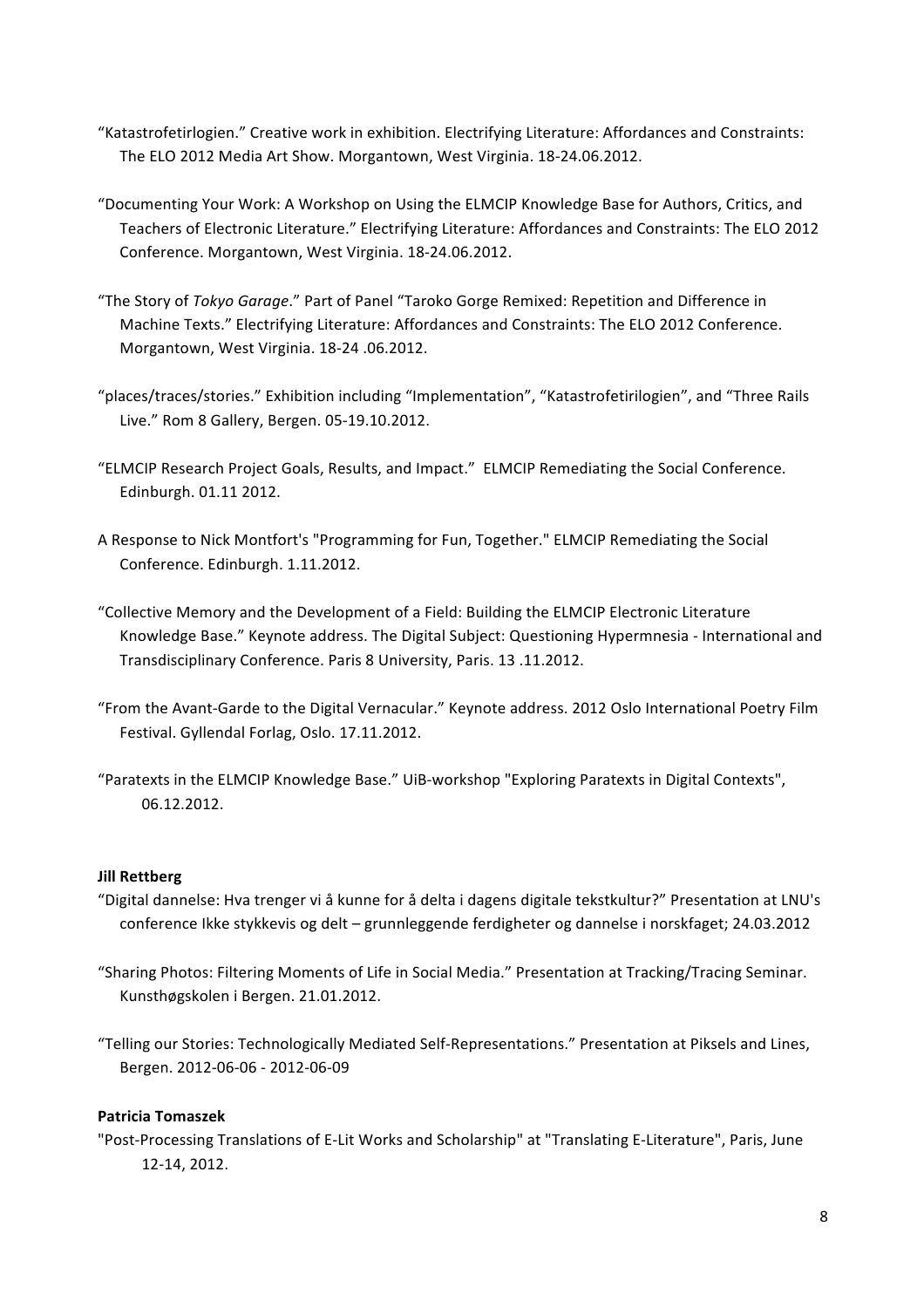"The Web is Paratextual: An Exploration of the Web's Architecture from a Paratextual Perspective" at UiB-workshop "Exploring Paratexts in Digital Contexts", Dec. 6, 2012.

### **Leonardo Flores**

- "Hardening Arteroids: Challenges in Creating a Critical Edition of A Born-Digital Work." Exploring Paratexts in Digital Contexts. University of Bergen, Dec 6, 2012.
- "Doing Disciplinarity: Puerto Rican Studies is/as/with American Studies." Annual Meeting of the American Studies Association: Dimensions of Empire and Resistance: Past, Present, and Future, San Juan, PR, November 18, 2012.
- "Publishing 2.0: Reimagining the Publication and Preservation of Electronic Literature." First International Conference on Electronic Literature and Virtual Art. Instituto Franklin, Alcalá de Henares, October 3, 2012.

## *Strategy for regional, national, and international cooperation*

### **Consortium of Electronic Literature (CELL)**

In 2011, we advanced the work of the Consortium for Electronic Literature, which includes partnerships with electronic literature institutions and databases in Europe, North America, and Australia.

### **The Electronic Literature Organization**

We have reached a tentative agreement with the Electronic Literature Organization to host the Electronic Literature Organization conference and exhibition in Bergen in 2015. The major international conference has been hosted biannually in the USA, but in 2013 is moving to an annual schedule, with a European host in alternating years, starting with Paris in 2013. Scott Rettberg continues to serve on the board of directors of the ELO, and is serving on the scientific committee of the 2013 conference.

### **HERA** and **FP7**

We are continuing to work with our ELMCIP partners in 6 European countries as the project progress towards its outcomes and completion in 2013.

### **Local and National partnerships**

We are partners with the Bergen Public Library about joint project applications and the Bergen Kommune about electronic literature exhibition activities. We plan to apply to the Kommune and to småforsksmidler to support activities involving institutions in the Bergen art and literary communities. We have submitted a plan for a lecture / reading series on electronic literature at the new Writer's House, which will open in 2013.

# *Plans for 2013*

Our work on the ELMCIP project will continue. We will also submit a number of grant applications in hopes of finding continuing funding to develop the Knowledge Base and to derive new research outcomes from it.